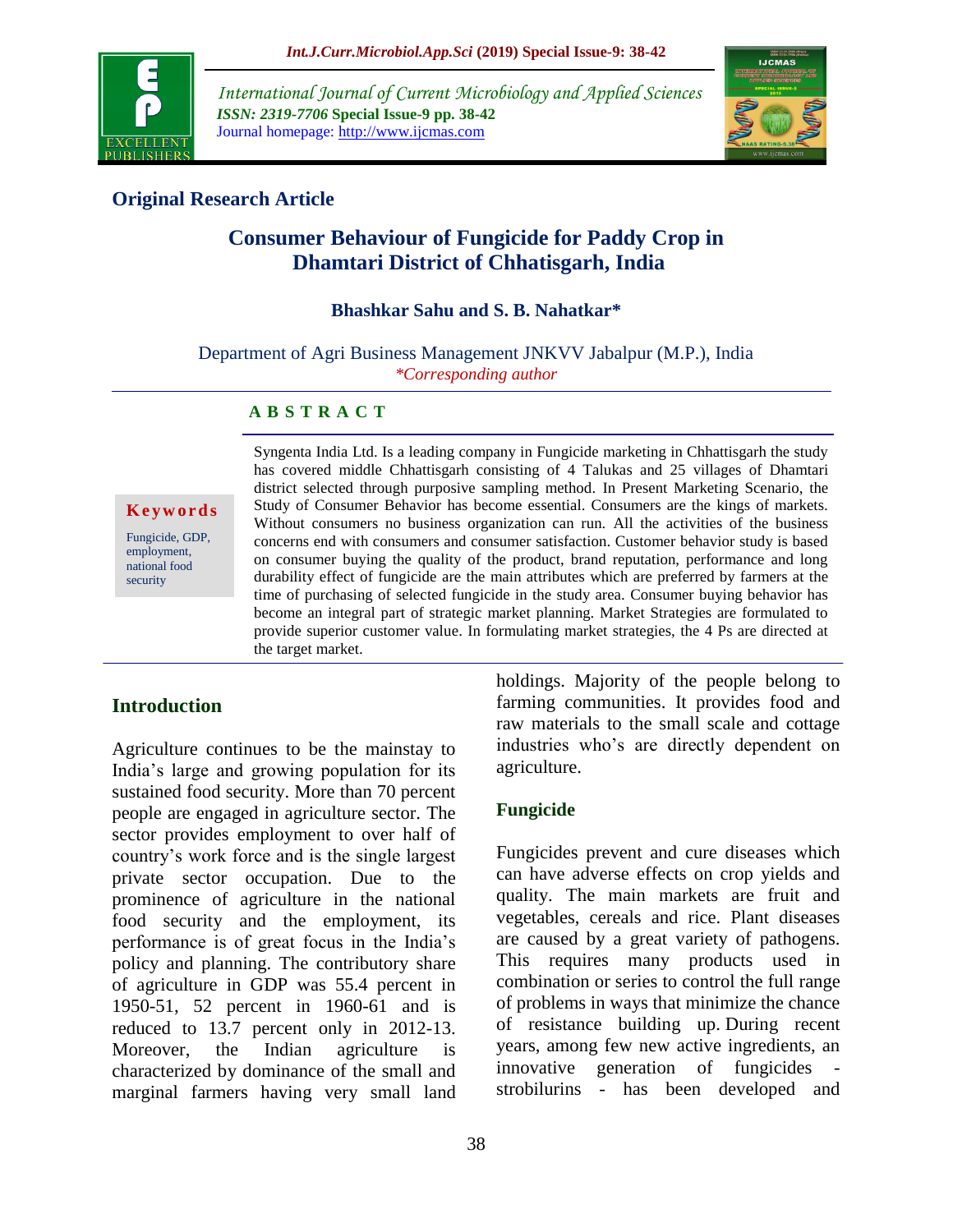introduced in order to improve the control in the key plant diseases like downy mildew, powdery mildew, late blight, rynchosporium, net blotch and eyespot.

### **Profile of the study area**

The knowledge of general characteristics of the study area is essential for understanding the features of the area. This will facilitate the discussion with respect to similarities and variation in land use pattern, rainfall, cropping pattern etc. This also enlightens the socio-economic conditions of the area selected for the study.

# **Geography of Dhamtari**

Mahanadi River is the principal river of this district and till this area it is named as Kankannadi, Chitrotpala, Neelotpala, Mandvahini, Jairath etc. The fertility of lands of Dhamtari district can be attributed to the presence of these rivers. The chief crop of this region is paddy.

### **Economics of Dhamtari District**

Dhamtari has over 136 rice mills. Ravishankar Sagar dam (Gangrel Dam) that irrigates almost 570 square kilometers of land and also acts as a main supply unit of safe drinking water resource for state capital Raipur as well as supply to Bhilai Steel Plant lies almost 21 km from the district capital.

Two hydro-power plants of 10 MW and 1.2 MW are installed there. Asia's first ever Syphen dam was built in 1914 at Madamsilli. Besides Madamsilli, Sondhur dam, Dudhawa dam are the major projects. Approximately 52% of the geographic area is covered by forests. The district has a tropical climate.

The total geographical area of Dhamtari district is 408190 hectare. Net cultivated area of Dhamtari district is 135000 hectare (33.07), and gross cropped area is 234751 hectare Dhamtari district the total kharif crops area is 143140ha and Rabi crop area is 91610ha. In kharif paddy (97.21%) area was found highest in Dhamtari District i.e. 139160ha while in Rabi the paddy (45.21%) again occupied highest area i.e. 41420ha. The Cropping intensity of the district was 173.89%.

# **Materials and Methods**

As per the stated objective of the study, suitable methods of the study were designed. This chapter was formulated as:

# **Study area**

The Dhamtari district is potential for fungicide marketing. Because Dhamtari district has largest paddy crop area and two crops of paddy were taken by farmers.

# **Selection of village**

After selection of study areas following 25 villages were considered for detail investigation.

# **Selection of the farmer**

After that selection of villages, a list of paddy growers was prepared and further categories in the three size groups on the basis of size of land holding. From each village 1-5 farmers were selected for demonstration of Taspa product of Syngenta. Thus total 52 farmers from 25 villages of different categories were considered for the study purpose.

### **Selection of the dealer**

Syngentas 10 dealers were selected in Dhamtari District. The names of selected dealers are given in Table 1.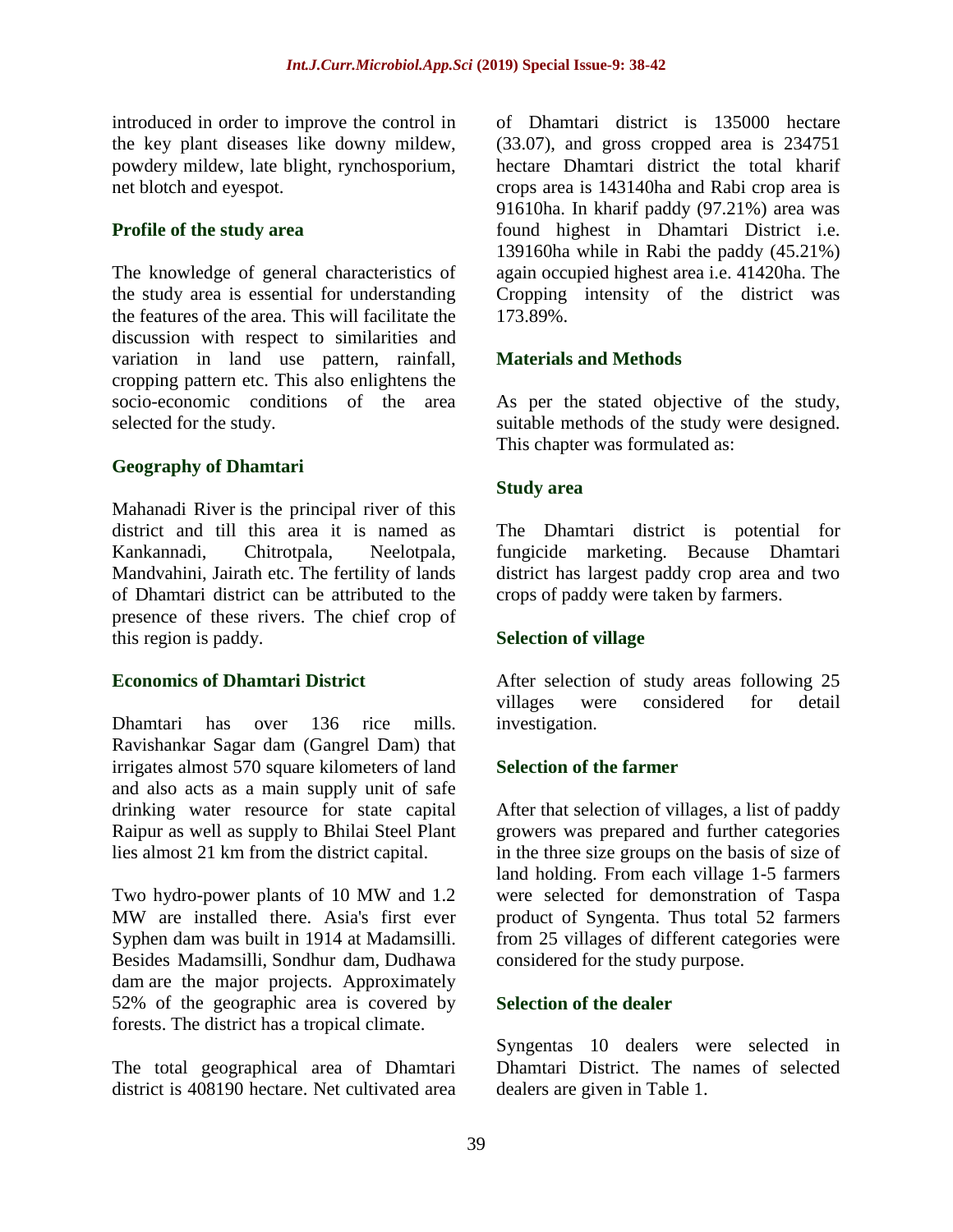#### **Consumer behavior**

Consumer behavior can be defined as the decision-making process and physical activity involved in acquiring, evaluating, using and disposing of goods and services. Consumer behavior is the study of individuals, groups, or organizations and the processes they use to select, secure, use, and dispose of products, services, experiences, or ideas to satisfy needs and the impacts that these processes have on the consumer and society.

It attempts to understand the decision-making processes of buyers, both individually and in groups such as how emotions affect buying behavior. It studies characteristics of individual consumers such as demographics and behavioral variables in an attempt to understand people's wants.

Too many businesses neglect their loyal customer base in pursuit of new customers. However, since the cost to attract new customers is significantly more than to maintain your relationship with existing ones, your efforts toward building customer loyalty will certainly payoff.

#### **Consumer behaviour for purchasing fungicide in study area**

There are number of factors which reported by the selected farmers for selecting and purchasing the fungicide and these factors are helpful to know the behaviour of farmers for fungicide in the study area. The details information is provided in the Table 2.

It reveals from the table shows that the quality of the product, brand reputation, performance and long durability effect of fungicide are the main attributes which are preferred by farmers at the time of purchasing of selected fungicide in the study area.

#### **Marketing strategy**

Strategies are formulated to provide superior customer value. In formulating market strategies, the 4 Ps are directed at the target market.



#### **Decision-making process generally followed by consumers**

Product: Product is anything that is offered to the consumer which is tangible and can satisfy a need and has some value.

Price: Price is the amount of money one must pay to obtain the right to use the product.

Distribution (Place): The goods can be distributed by many channels. These could be retailers, wholesalers, agents or by direct selling.

Promotion: Promotion is the means of changing the attitudes of the consumer, so that it becomes favorable towards the company's products. Various means of promotion are advertising, personal selling, sales promotion and publicity.

Service: Service refers to auxiliary service that enhances the value of the product or the service.

#### **Here are some ways to build customer behavior**

Communicates: Whether it is an email, newsletter, monthly flier, a reminder card for a tune up, or a holiday greeting card, reach out to your steady customers.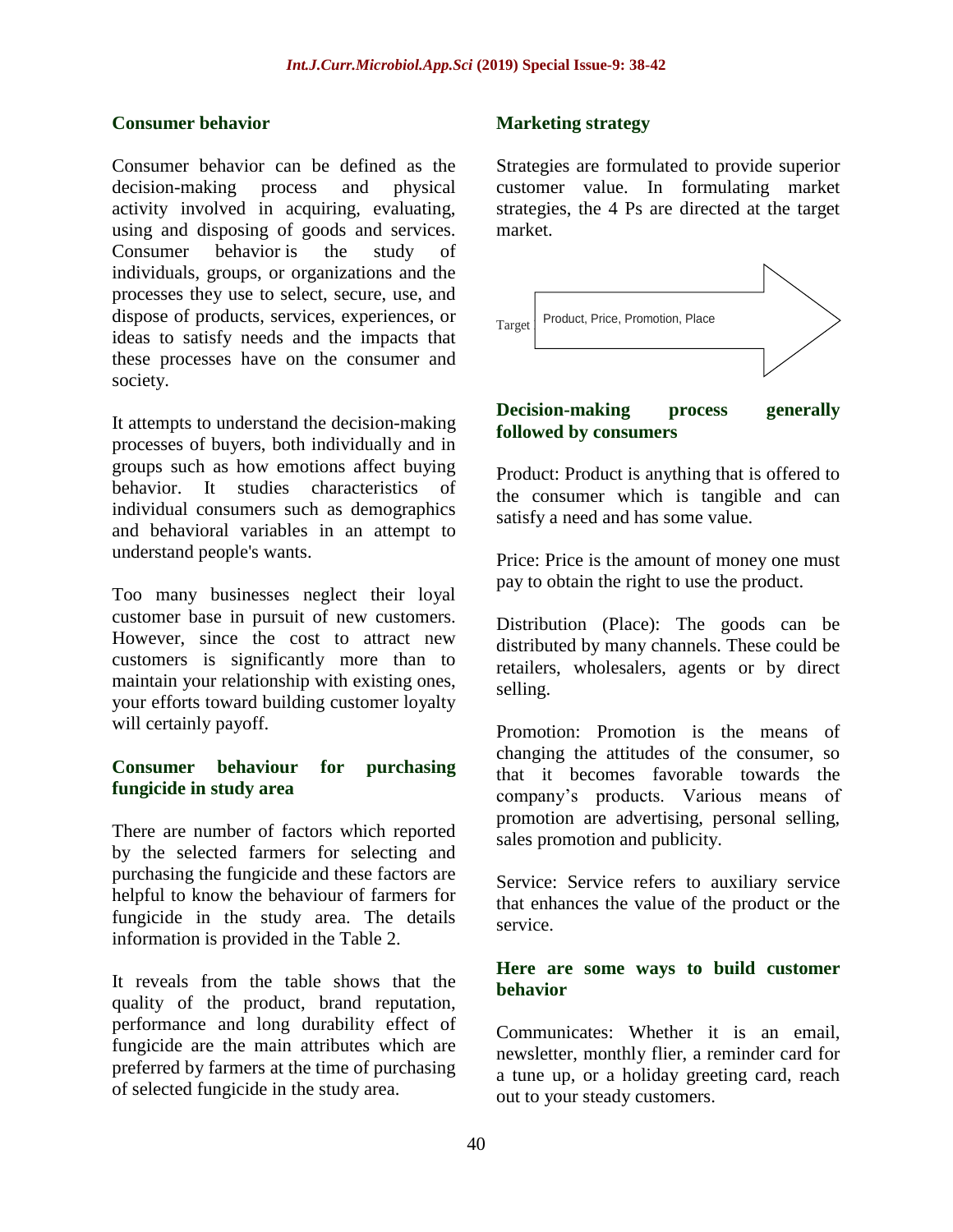| S No | <b>Blocks</b> | Name of dealers        |  |  |
|------|---------------|------------------------|--|--|
|      | Dhamtari      | Madhu Traders          |  |  |
|      |               | Navdeep Traders        |  |  |
|      |               | Dhamtari Krishi Kendra |  |  |
|      |               | Mohan Traders          |  |  |
|      |               | Swastik krishi kendra  |  |  |
|      | Kurud         | Kisan Beej Bhandar     |  |  |
|      |               | Aadil Krishi Kendra    |  |  |
| 3    | Nagri         | Parameshwari traders   |  |  |
|      |               | Ankit Traders          |  |  |
| 4    | Magarloud     | Kailash Beej Bhandar   |  |  |
|      |               | Bharat Krishi Kendra   |  |  |

# **Table.1** Selected dealer in Dhamtari District

#### **Table.2** Information about consumer behaviour of purchase fungicide

| Consumer preferred           | Small farmer | medium farmer | Large farmer |
|------------------------------|--------------|---------------|--------------|
| 1.Price                      | 14           | 25            | 04           |
| 2. Quality of product        | 12           | 24            | 06           |
| 3. Avaibility (timely)       | 12           | 22            | 03           |
| 4.Performance                | 16           | 28            | 08           |
| 5. Easy to use               | 10           | 23            | 07           |
| 6. Long durability of effect | 13           | 25            | 08           |
| 7. Brand Reputation          | 09           | 21            | 08           |

Customer service: Go the extra distance and meet customer needs. Train the staff to do the same. Customers remember being treated well.

Customer incentives: Give customers a reason to return to your business. For instance, because children outgrow shoes quickly, the owner of a children's shoe store might offer a card that makes the tenth pair of shoes half price.

Product awareness: Know what your steady patrons purchase and keep these items in stock. Add other products and/or services that accompany or compliment the products that your regular customers buy regularly and make sure that your staff understands everything they can about your products.

Reliability: If you say a purchase will arrive on Wednesday, deliver it on Wednesday. Be reliable. If something goes wrong, let customers know immediately and compensate them for their inconvenience.

Be flexible: Try to solve customer problems or complaints to the best of your ability.

### **References**

- Anonymous (2011). Statistics, Dept. of Agriculture, Directorate of Agriculture, Raipur. Bouman, B.A.M., Lampayan, R.M. and Tuong,
- *Anonymous* (2013-14). Economic Survey of Chhattisgarh Ministry of Agriculture government of India.
- *Anonymous*, 2012. Kharif Samixa.